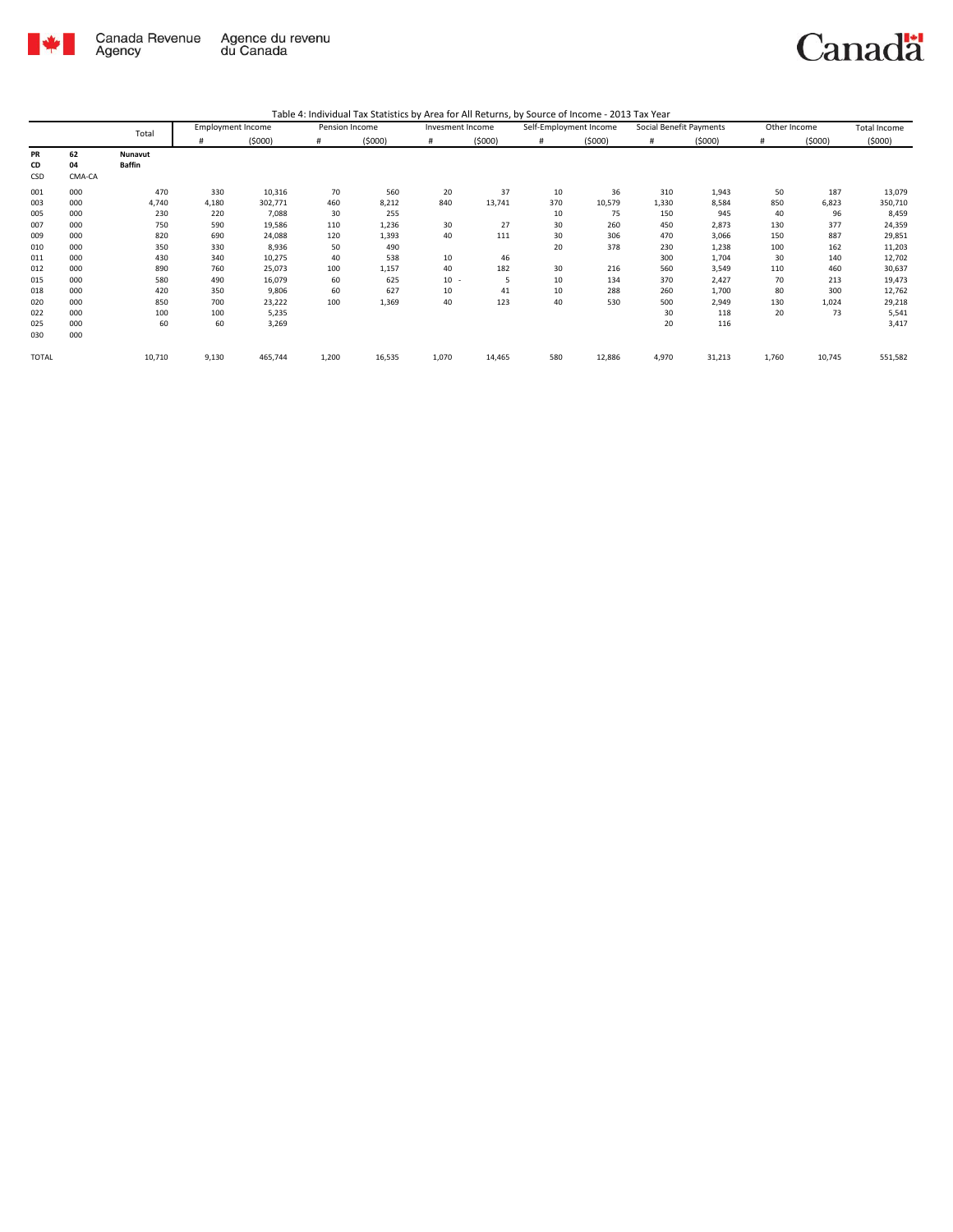

Table 4: Individual Tax Statistics by Area for All Returns, by Source of Income - 2013 Tax Year

|              | $\cdot$ , , , |          |                          |         |                |        |                  |          |                        |        |                         |        |              |        |              |
|--------------|---------------|----------|--------------------------|---------|----------------|--------|------------------|----------|------------------------|--------|-------------------------|--------|--------------|--------|--------------|
|              |               | Total    | <b>Employment Income</b> |         | Pension Income |        | Invesment Income |          | Self-Employment Income |        | Social Benefit Payments |        | Other Income |        | Total Income |
|              |               |          |                          | (5000)  | #              | (5000) | #                | (5000)   | #                      | (5000) | #                       | (5000) | #            | (5000) | (5000)       |
| PR           | 62            | Nunavut  |                          |         |                |        |                  |          |                        |        |                         |        |              |        |              |
| CD           | 05            | Keewatin |                          |         |                |        |                  |          |                        |        |                         |        |              |        |              |
| CSD          | CMA-CA        |          |                          |         |                |        |                  |          |                        |        |                         |        |              |        |              |
| 014          | 000           | 490      | 410                      | 12,376  | 50             | 721    | 10               | 19       | 20                     | 210    | 300                     | 1,895  | 50           | 240    | 15,462       |
| 015          | 000           | 1,340    | 1,030                    | 40,044  | 130            | 1,753  | 60               | 243      | 60                     | 942    | 750                     | 4,121  | 130          | 1,016  | 48,118       |
| 016          | 000           | 240      | 210                      | 6,821   | 30             | 366    | 10               | $\alpha$ |                        |        | 130                     | 699    | 20           | 202    | 8,098        |
| 017          | 000           | 1,760    | 1,590                    | 86,176  | 180            | 3,000  | 200              | 1,341    | 90                     | 962    | 650                     | 3,687  | 330          | 2,176  | 97,342       |
| 019          | 000           | 240      | 240                      | 9,197   | 30             | 476    |                  |          | 20                     | 88     | 100                     | 485    | 50           | 129    | 10,375       |
| 023          | 000           | 1,220    | 1,060                    | 44,961  | 140            | 1,791  | 150              | 468      | 40                     | 197    | 510                     | 2,807  | 120          | 1,170  | 51,394       |
| 027          | 000           | 510      | 420                      | 12,207  | 50             | 586    | 10               | 3        | 30                     | 238    | 320                     | 2,333  | 40           | 301    | 15,667       |
| <b>TOTAL</b> |               | 5,820    | 4,960                    | 211,782 | 610            | 8,693  | 450              | 2,083    | 260                    | 2,636  | 2,750                   | 16,028 | 740          | 5,234  | 246,471      |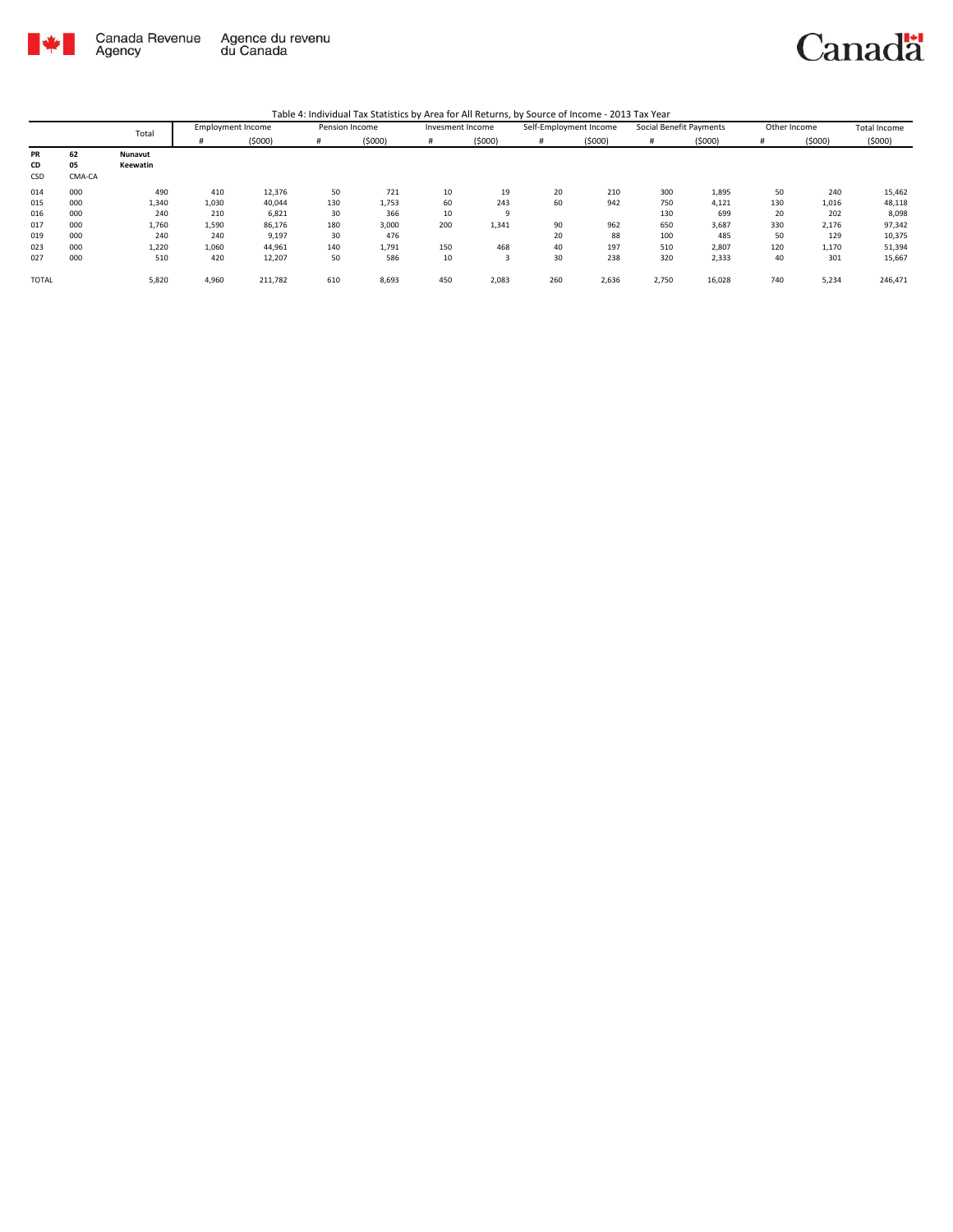

Canada Revenue<br>Agency Agence du revenu<br>du Canada



Table 4: Individual Tax Statistics by Area for All Returns, by Source of Income - 2013 Tax Year

|              | $\cdots$ |           |                          |         |                |        |                  |        |                        |        |                         |        |              |        |              |
|--------------|----------|-----------|--------------------------|---------|----------------|--------|------------------|--------|------------------------|--------|-------------------------|--------|--------------|--------|--------------|
|              | Total    |           | <b>Employment Income</b> |         | Pension Income |        | Invesment Income |        | Self-Employment Income |        | Social Benefit Payments |        | Other Income |        | Total Income |
|              |          |           |                          | (5000)  | #              | (5000) |                  | (5000) | #                      | (5000) |                         | (5000) |              | (5000) | (5000)       |
| PR           | 62       | Nunavut   |                          |         |                |        |                  |        |                        |        |                         |        |              |        |              |
| CD           | 08       | Kitikmeot |                          |         |                |        |                  |        |                        |        |                         |        |              |        |              |
| CSD          | CMA-CA   |           |                          |         |                |        |                  |        |                        |        |                         |        |              |        |              |
| 047          | 000      | 440       | 370                      | 10,438  | 40             | 512    | 10               | 40     |                        |        | 300                     | 2,595  | 20           | 169    | 13,754       |
| 059          | 000      | 820       | 670                      | 24,395  | 110            | 1,357  | 40               | 259    | 20                     | 194    | 460                     | 2,999  | 120          | 382    | 29,586       |
| 073          | 000      | 1,110     | 980                      | 47,898  | 120            | 1,672  | 110              | 221    | 70                     | 632    | 450                     | 2,695  | 240          | 1,834  | 54,951       |
| 081          | 000      | 740       | 620                      | 18,791  | 90             | 1,048  | 30               | 58     | 20                     | 45     | 510                     | 3,983  | 100          | 584    | 24,509       |
| 087          | 000      | 500       | 410                      | 11,532  | 60             | 844    | 10               | 673    | 10                     | 127    | 340                     | 2,787  | 40           | 171    | 16,133       |
| <b>TOTAL</b> |          | 3,630     | 3,040                    | 113,053 | 420            | 5,433  | 200              | 1,252  | 120                    | 998    | 2,060                   | 15,058 | 510          | 3,140  | 138,943      |